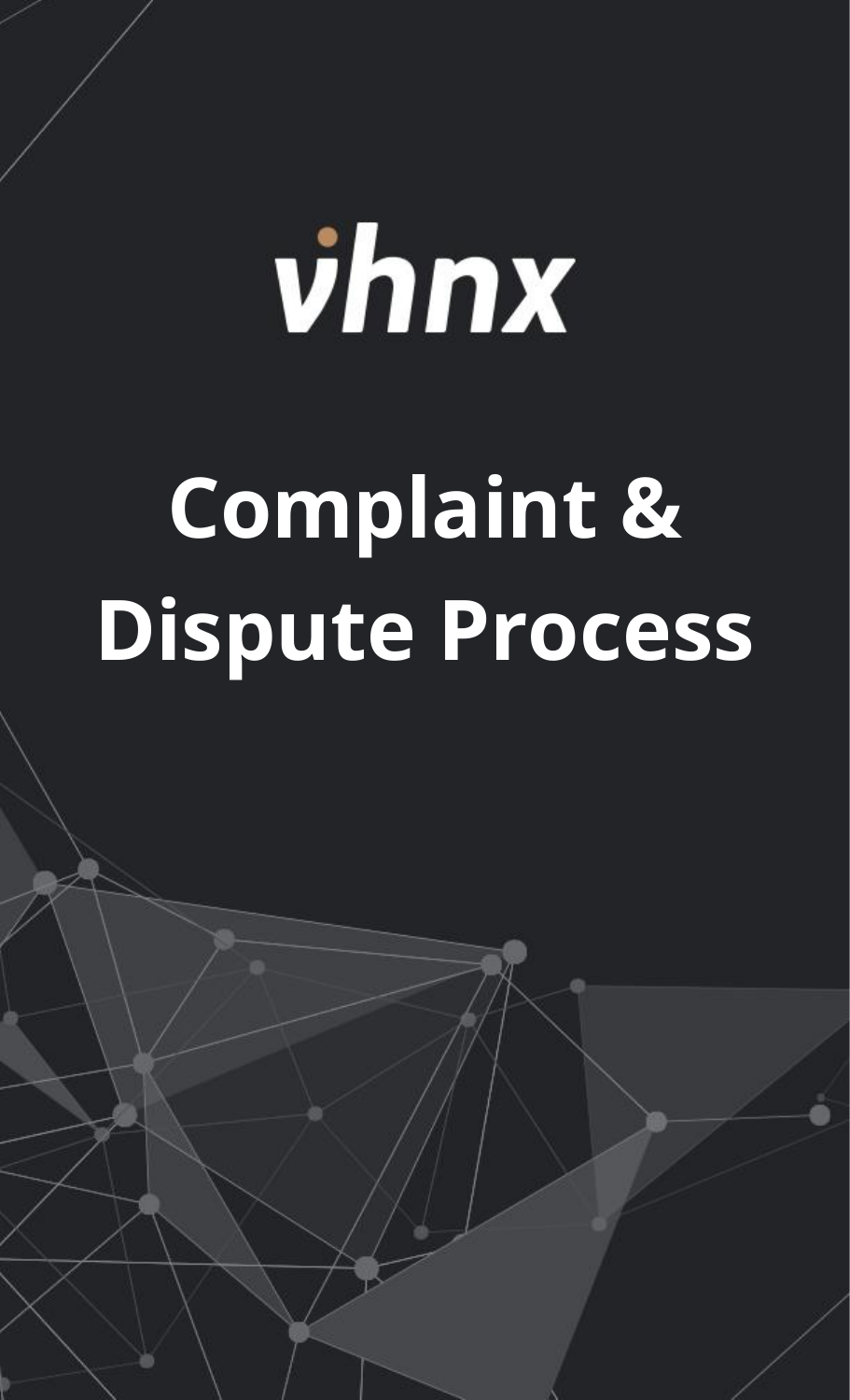1. The objective of the Company and its workforce with the Complaint and Dispute Process is to embed an effective, fair, and efficient complaint handling process.

2. When filing a complaint or dispute, the Client must comply with the following:

A.) In a formal written letter, the Client must include his/her full name, trading account number, contact number, registered email address, and description of his/her complaint or dispute with the essential details. If the claim involves a financial transaction, the Company reserves the right to require the Client for additional documents and information related to it, such as bank statements or invoices. The Client is obligated to submit the relevant documents required by the Company in resolving his/her filed claim.

B.) The Client is obliged to send the complaint or dispute using his/her registered email with the Company for timely identification. All claims must be submitted to services@vhnx.com. The Company will disregard and refuse cases from unrecognized email addresses.

C.) While all filed and accepted claims are verified and processed within 30 working days, the Client is obligated to refrain from releasing any form of online public statement, mostly if the Company has not completed its final resolution toward the claim.

D.) When a filed claim is accepted and verified, the Client is obliged to maintain an open communication line with the Company during the management period for an immediate resolution. The Client must be actively reachable through phone or email.

3. The Company invokes its right to reject a filed complaint or dispute if it does not comply with the established procedures.

4. The Client acknowledges that his/her complaint or dispute will only be valid and accepted if it is in connection with the following reasons:

A.) Filed complaints and disputes must be exclusively related to the official Terms of Use of the Company. The Company will not accept claims due to the Client's negligence or noncompliance with the relevant Agreement or contract with the Company.

B.) Disputes can be filed if it is relevant to discrepancies under the Client's trading results. Such conflicts may include technical faults that occur in the Client's trading account. It may be in the form of showing different trading results from what should have been displayed on the trading account, or if the executed order was not successful. Technical faults may also happen when the Client's trading results seemed to be modified or altered. Moreover, glitches and malfunction results may show added trades or closed trades that should still be ongoing.

C.) All claims are resolved with critical measures, and therefore must only be filed if it is significant and was not a result of miscommunication, which otherwise will be declined entirely by the Company.

D.) Filed claims regarding the termination of the Agreement or services of the Company must have valid and lawful grounds. If the Client refuses to comply with his/her obligations and opts termination, the Terms of Use of the Company shall prevail.

5. If the complaint or dispute meets all conditions herein, the Client must file it accordingly and immediately. The Company is not liable for losses and damages, regardless of the capital amount affected, if the occurrence was not presented to the Company sooner.

6. The Client agrees that regardless of the Company's best efforts to manage filed issues, but the Client still does not comply, resolution may lead to delays or inadequacy.

The financial market and its leveraged products are complex instruments that come with a high risk of potentially losing capital. More than 73% of trading accounts lose investments when using leveraged products. You should not invest more than you are prepared to lose. Considering your market experience and knowledge is very important before using our services. By using the services of VHNX.com, you affirm your agreement with the terms and conditions and accept all the risks involved.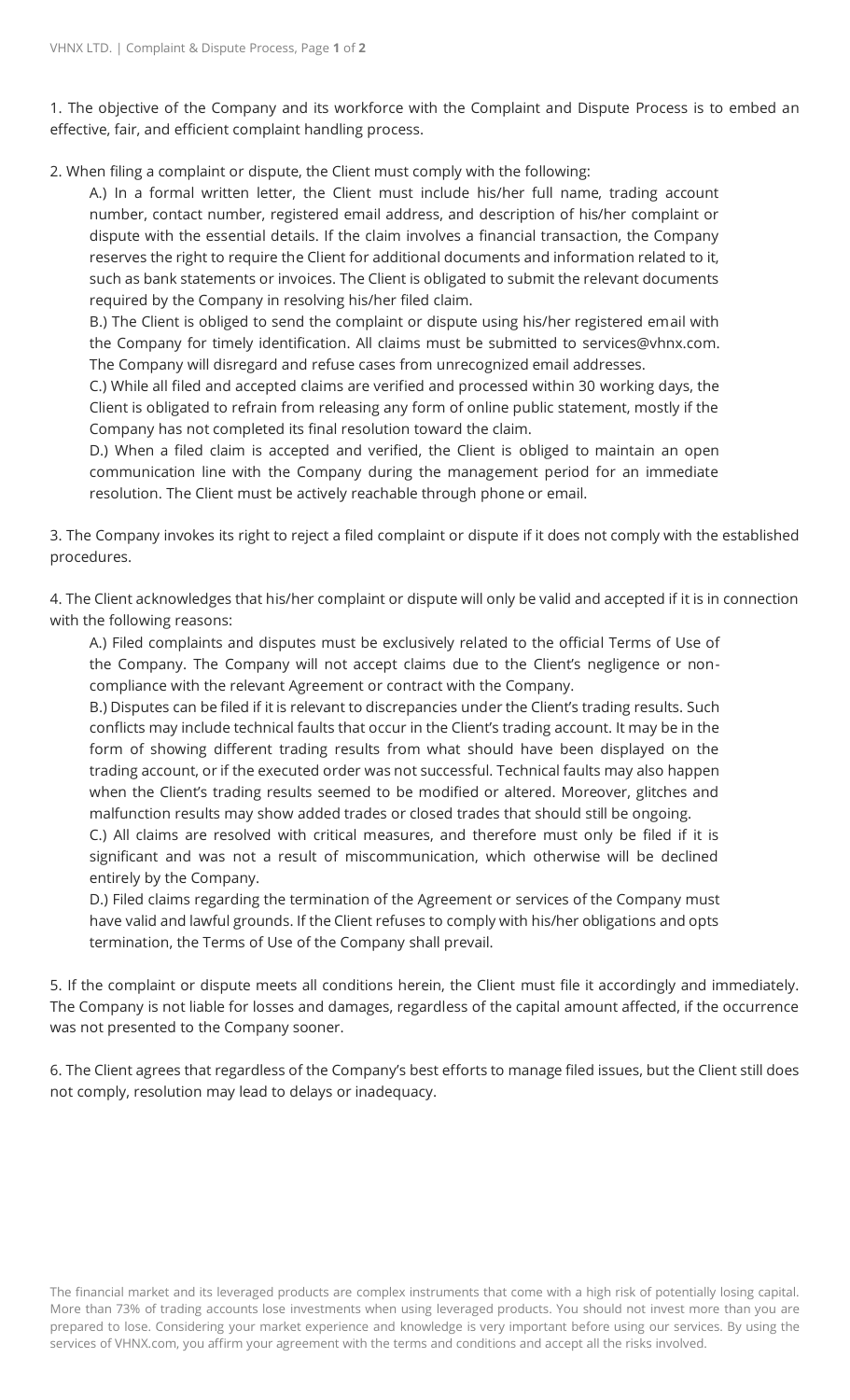7. Once the filed claim is accepted as eligible for assessment and resolution, the Client can expect the following actions from the Company:

A.) Valid complaints and disputes will be analyzed while the Company looks for the best solution to remedy the situation within 30 working business days.

B.) The Company will provide a possible remedy to the claim, which the Client can act upon for settlement.

C.) If the complaint or dispute involves a trading operation, the Company reserves the right to restrict the access temporarily or permanently to the Client's trading account to resolve his/her case as effectively.

D.) Filed claims involving termination of the trading account, the Agreement, or other contracts with the Company, including canceling the services altogether, will still comply with the termination procedures stated on the Terms of Use.

8. Above all, the Client thereby acknowledges that during the resolution period, all forms of potentially harmful public statements are prohibited. The prejudicial statements include those with the intention of extortion, exaction, and any threat to the Company and its representatives.

9. While all kinds of intimidation against the Company are legal grounds to end negotiations ultimately, the Company invokes its right to enforce financial liability to the Client for reputational damage. Imposed fees for defamation shall be determined by the Company, ranging from \$1,000.00 to \$500,000.00, conditional to the severity of the violation.

The financial market and its leveraged products are complex instruments that come with a high risk of potentially losing capital. More than 73% of trading accounts lose investments when using leveraged products. You should not invest more than you are prepared to lose. Considering your market experience and knowledge is very important before using our services. By using the services of VHNX.com, you affirm your agreement with the terms and conditions and accept all the risks involved.